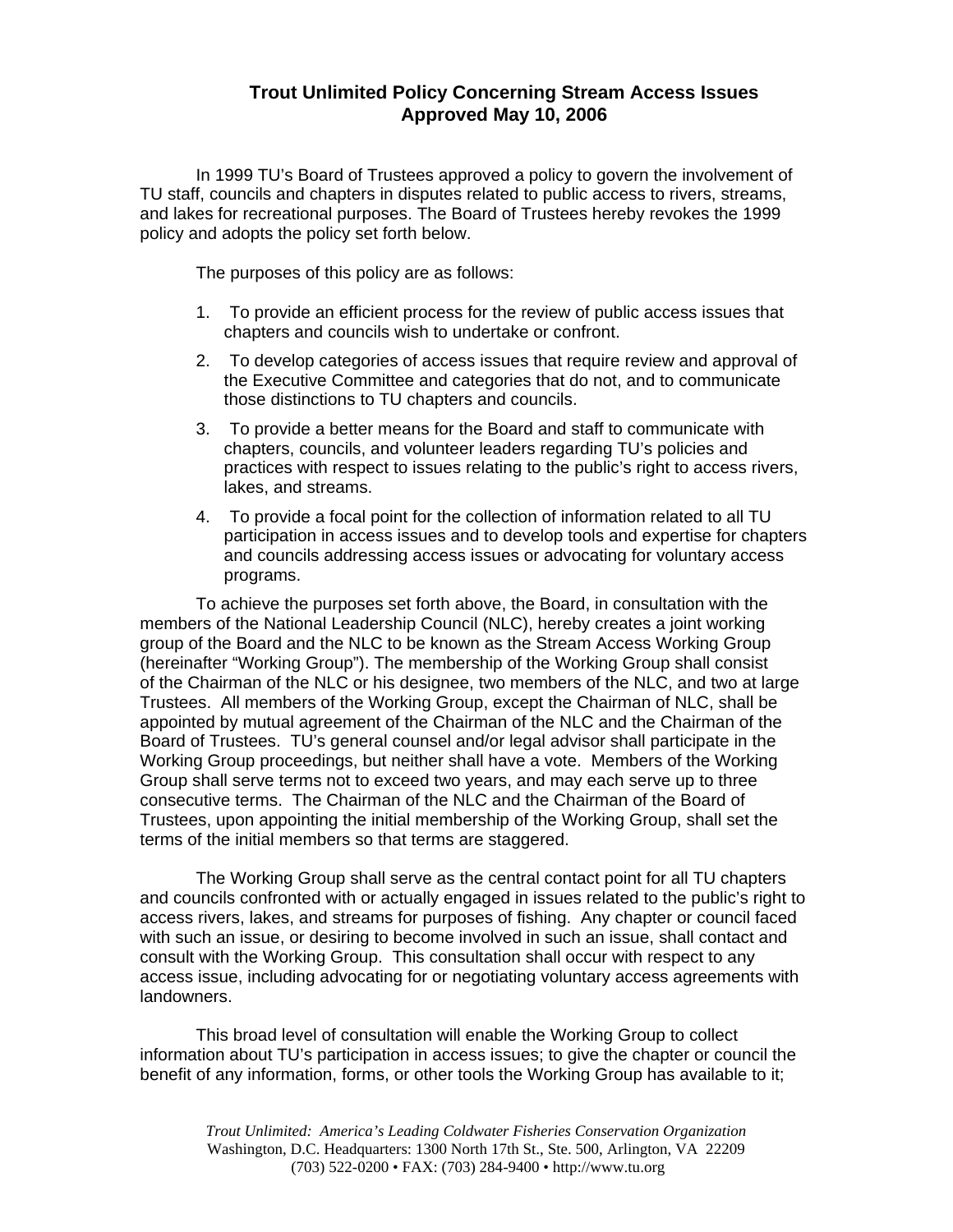and to advise the chapter or council whether its proposed involvement in an access issue requires formal review and approval by the Working Group and the Executive Committee. Although the Board directs the Working Group, with the approval of the Executive Committee, to develop the precise categories of access issues for which TU's participation will require formal approval, the Board finds that TU's participation in disputes with individual landowners over the precise scope of their property rights, and TU's participation in administrative or legislative changes in the law that would affect the precise scope of riparian property rights with respect to public access for recreation, always shall require formal approval by the Working Group and the Executive Committee.

The Working Group shall have the following responsibilities:

- 1. To collect information about all of TU's participation in issues related to public access to rivers, lakes, and streams.
- 2. To develop and circulate within TU, with the specific approval of the Executive Committee, categories of access participation by TU's councils and chapters that will and will not require the approval of the Working Group and the Executive Committee.
- 3. In the case of access involvement where Working Group and Executive Committee approval is required, to evaluate proposed TU chapter or council involvement in stream or lake access issues and make recommendations to the Executive Committee as to whether it is appropriate for the chapter or council to participate in the particular access issue. The Working Group shall respond to the chapter or council requesting participation in an access issue as soon as practicable, but in most cases no more than 30 days after receipt of the prescribed information unless further time is requested by the Working Group.
- 4. To develop and provide to chapters and councils a description of the materials that must be furnished by the chapter or council in cases requiring formal Working Group and Executive Committee approval.
- 5. To serve as a contact point for TU members, chapters, and councils with questions regarding TU's access policies and TU's participation in issues relating to public access to streams and lakes.
- 6. To develop, if financial resources are available to do so, TU programs for working with state and federal agencies to create programs for the voluntary purchase from private landowners of public access rights to rivers, streams, and lakes, and programs for the restoration of rivers, streams, and lakes on private property with a public access component.
- 7. To collect, and if appropriate help develop, tools for the use of TU chapters and councils to promote programs for expanding voluntary access to private lands for fishing, and to improve access to federal and state lands for fishing.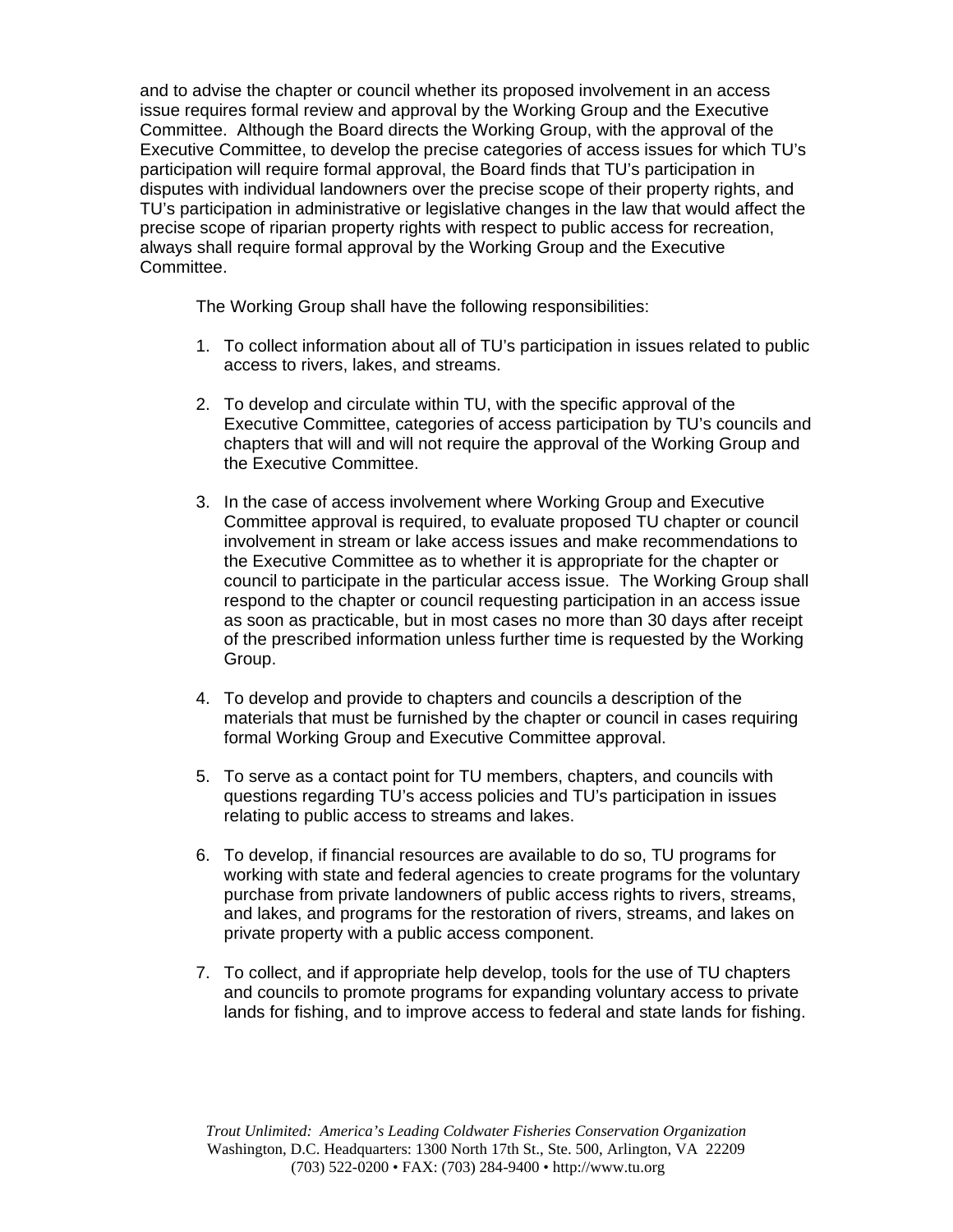8. To report periodically to the Board of Trustees on the access issues presented to it, and how participation in access issues is affecting the accomplishment of TU's mission and the implementation of its strategic plan.

 Whether or not formal approval is required, each council or chapter shall keep the Working Group informed of important developments in its access activities. If formal approval is required, the chapter and council shall present the issues to the Working Group in the prescribed format for approval prior to initiating any activity with respect to the access issue in question.

 The Working Group shall evaluate all proposals requiring formal approval and make a recommendation to the Executive Committee about whether the proposed TU participation in the access issue should be authorized. Regardless whether the Working Group recommends participation, the Working Group shall forward its recommendation to the Executive Committee with respect to all proposals. The Executive Committee may identify certain categories of access participation by TU entities that require only the approval of the Working Group, and not the approval of the Executive Committee.

 The decisions by Working Group and the Executive Committee shall be based upon consideration of the totality of the following factors, with no one factor being determinative:

- 1. Whether the access issue furthers the Vision and Mission Statements and the Strategic Plan of TU.
- 2. TU's role in the issue, particularly in light of involvement by other parties, and the extent to which TU's participation will contribute to a successful outcome.
- 3. A good faith estimate of the costs that will be incurred in participating in the access issue and the resources available to meet such costs.
- 4. The effect of TU's participation, or lack of participation, in the access issue on other issues important to TU and its chapters and councils.
- 5. Whether the participation in the access issue is supported by any other chapters or councils that may be affected by the resolution of the issue.
- 6. The impact that the access issue will have on the recruitment of TU members and its fundraising.
- 7. The extent to which the issue involves disputes of detailed facts requiring resolution by a court, agency, and**/**or legislative committee.
- 8. The impact upon any other current or proposed conservation program.

 The Working Group shall submit its recommendation to the Executive Committee in writing, and the chapter or council and any dissenting members of the Working Group shall have the right to submit comments on the recommendation. After consideration of the recommendation and any comments submitted by the chapter, council, or dissenting Working Group members, the Executive Committee shall vote whether to approve, reject, or modify the recommendation. The Executive Committee shall provide in writing the reasons for its decision.